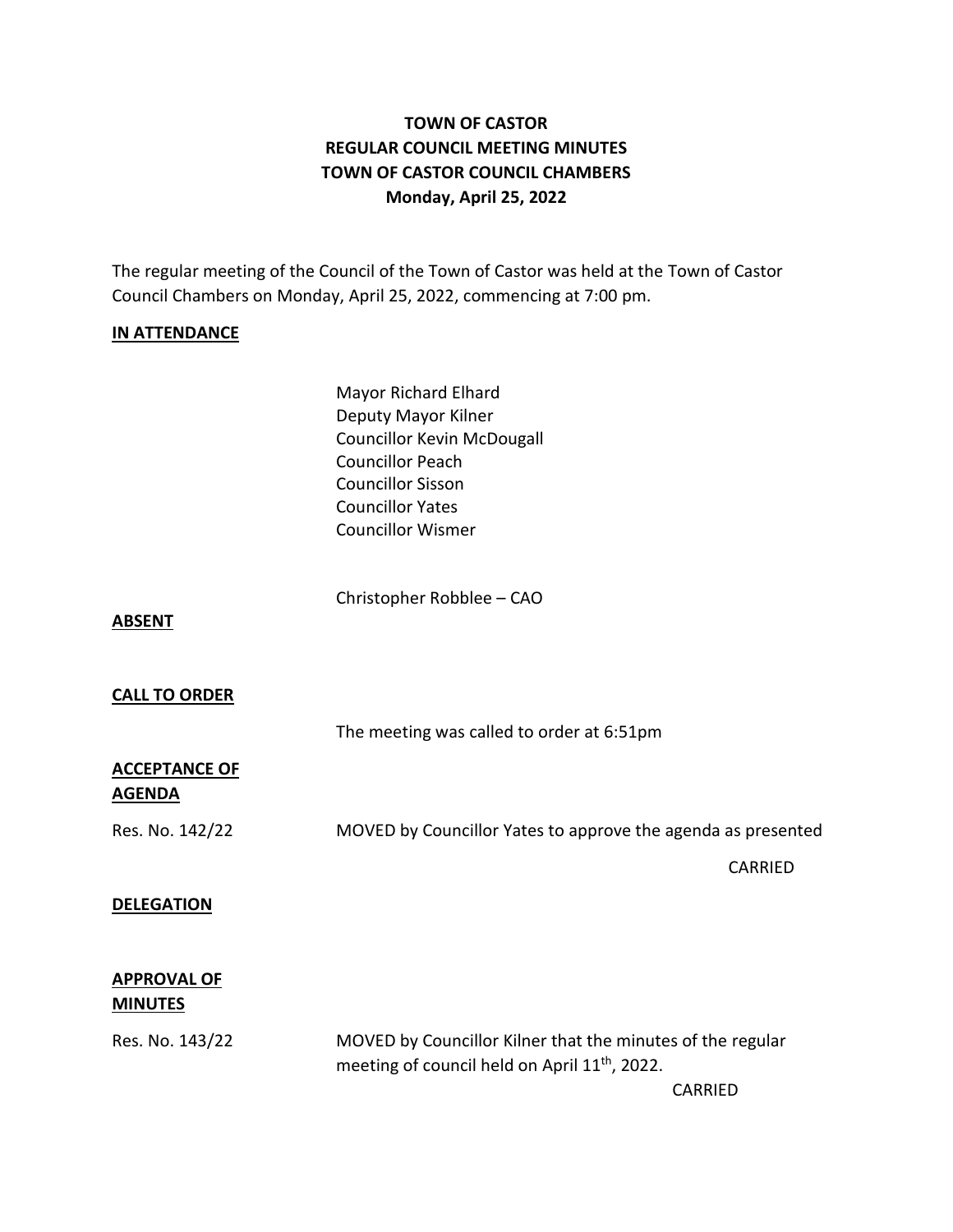#### **FINANCIAL REPORTS**

| Res. No. 144/22       | MOVED by Councillor Yates that account numbers 2815-28217 be<br>approved for payment and that the list of Accounts be marked<br>Schedule "A" and attached to these minutes of Council. |                |
|-----------------------|----------------------------------------------------------------------------------------------------------------------------------------------------------------------------------------|----------------|
|                       |                                                                                                                                                                                        | <b>CARRIED</b> |
| Res. No. 145/22       | MOVED by Councillor Kilner to approve the gas and water report<br>as presented.                                                                                                        |                |
|                       |                                                                                                                                                                                        | <b>CARRIED</b> |
| <b>CORRESPONDENCE</b> |                                                                                                                                                                                        |                |
| Res. No. 146/22       | MOVED by Councillor Yates to approve the letter and \$5,000<br>grant to the Castor Golf Course.                                                                                        |                |
|                       |                                                                                                                                                                                        | <b>CARRIED</b> |
| Res. No. 147//22      | MOVED by Councillor Sisson to accept the street 51 <sup>st</sup> to 52stree<br>railway ave closure for the letter from Castor Museum Society                                           |                |
|                       |                                                                                                                                                                                        | <b>CARRIED</b> |
| Res. No. 148//22      | MOVED by Councillor Kilner to information for information the<br>letter from Castor Museum Society                                                                                     |                |

CARRIED

**BYLAWS**

# **BUSINESS**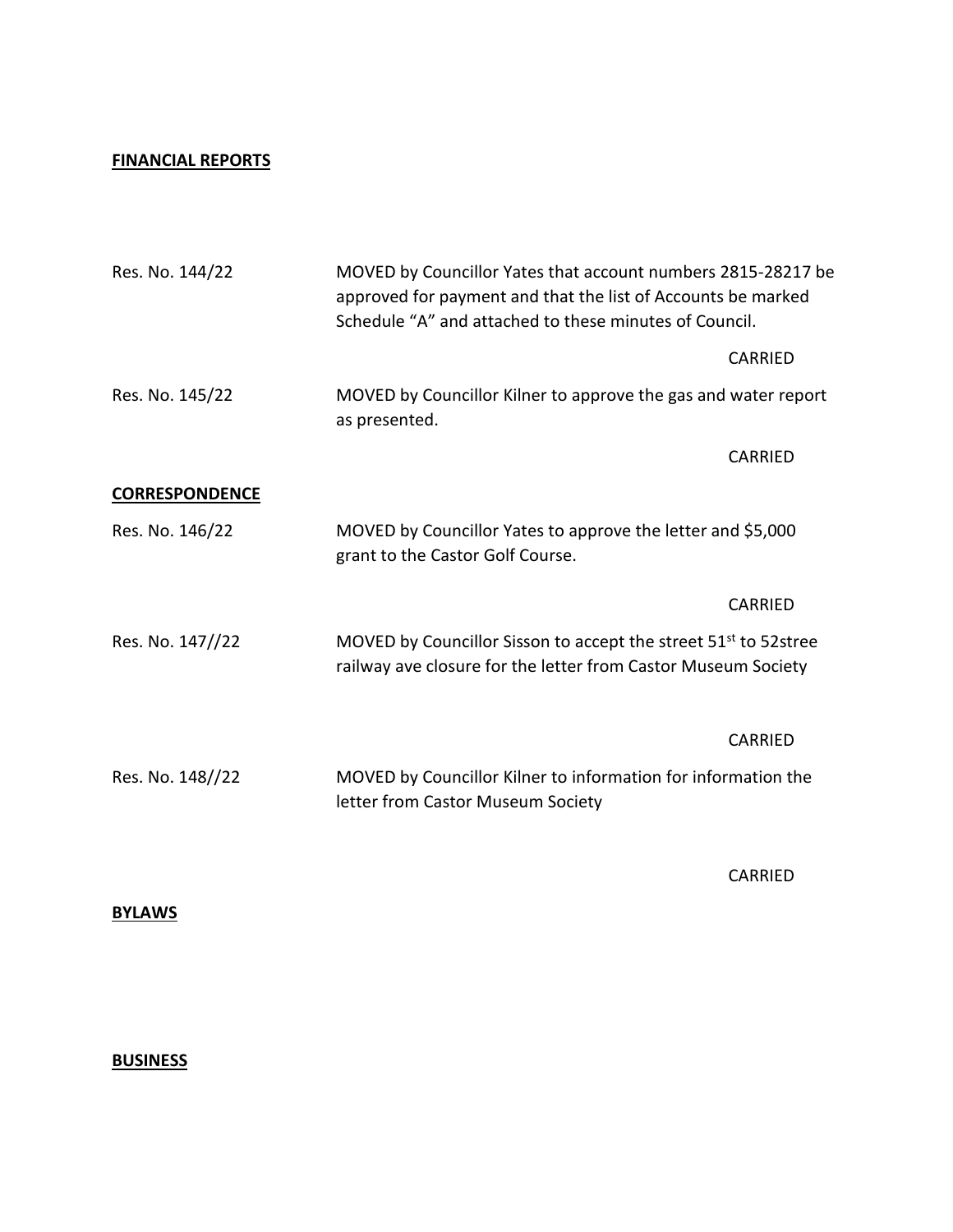| Res. No. 149/22 | MOVED by Councillor McDougall to move to closed section 23 for<br>the letter from Castor Golf course.                                                                                                               |
|-----------------|---------------------------------------------------------------------------------------------------------------------------------------------------------------------------------------------------------------------|
|                 | <b>CARRIED</b>                                                                                                                                                                                                      |
| Res. No. 150/22 | MOVED by Councillor Kilner to approve sidewalk 1 for repair.                                                                                                                                                        |
|                 | <b>CARRIED</b>                                                                                                                                                                                                      |
|                 |                                                                                                                                                                                                                     |
| Res. No. 151/22 | MOVED by Councillor Kilner to move the discussion of taxes from<br>zero up to one percent as an increase. Further, for administration<br>to recalculate the tax increase and make the appropriate bylaw<br>changes. |
|                 | CARRIED                                                                                                                                                                                                             |
| Res. No. 155/22 | MOVED by Councillor McDougall to proceed with Cimco for the<br>plant room replacement for administration to look at the add ons,<br>extras and engineer costs.                                                      |
|                 | <b>CARRIED</b>                                                                                                                                                                                                      |
| Res. No. 156/22 | MOVED by Councillor McDougall to move the transfers to closed<br>for the 2021 fiscal year.                                                                                                                          |
|                 |                                                                                                                                                                                                                     |

CARRIED

## **COMMITTEE REPORTS**

| Res. No. 157/22 | MOVED by Councillor Wismer to accept the Councillor reports for<br>information. |  |
|-----------------|---------------------------------------------------------------------------------|--|
|                 | CARRIED                                                                         |  |
| Res. No. 158/22 | MOVED by Councillor Elhard to accept the SMT reports for<br>information.        |  |

CARRIED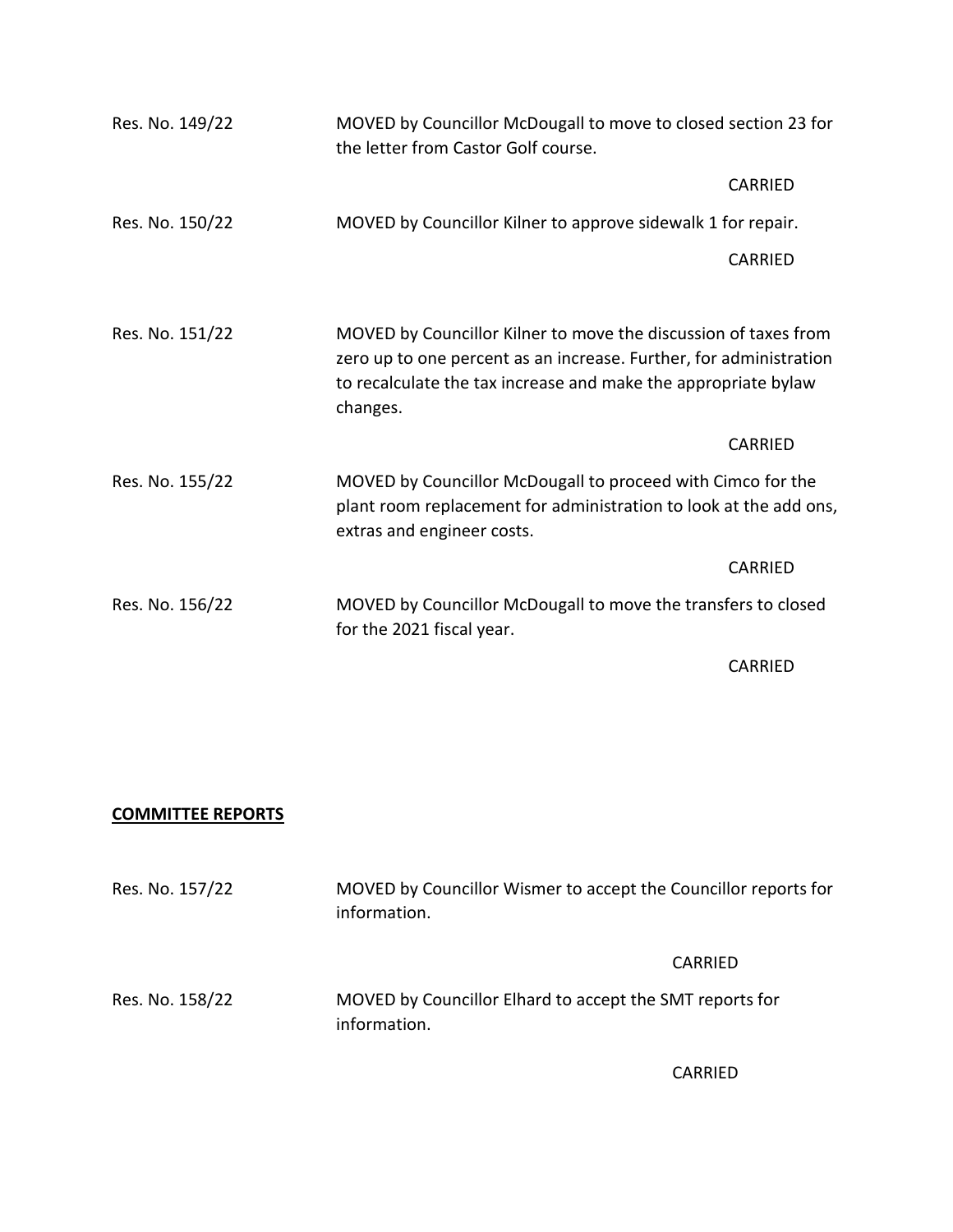Res. No. 159/22 MOVED by Councillor Sisson to accept the C.A.O. report for information.

CARRIED

| <b>CLOSED SESSION</b> |                                                                                              |                |
|-----------------------|----------------------------------------------------------------------------------------------|----------------|
| Res. No. 160/22       | MOVED by Councillor McDougall for a break.                                                   |                |
|                       | <b>CARRIED</b>                                                                               |                |
|                       | Council went for a break at 8:37pm                                                           |                |
|                       | Council returned from a break at 8:46pm                                                      |                |
| Res. No. 161/22       | MOVED by Councillor McDougall to enter a closed session under<br>FOIP section 16 - business. |                |
|                       |                                                                                              | CARRIED        |
|                       | Council entered a closed session at 8:46pm                                                   |                |
|                       |                                                                                              |                |
| Res. No. 162/22       | MOVED by Councillor Kilner to exit a closed session.                                         |                |
|                       |                                                                                              | <b>CARRIED</b> |
|                       | Council exited a closed meeting at 9:59                                                      |                |
|                       |                                                                                              |                |
| Res. No. 163/22       | MOVED by Councillor Sisson to accept the from the legion letter<br>for information.          |                |
|                       |                                                                                              | <b>CARRIED</b> |